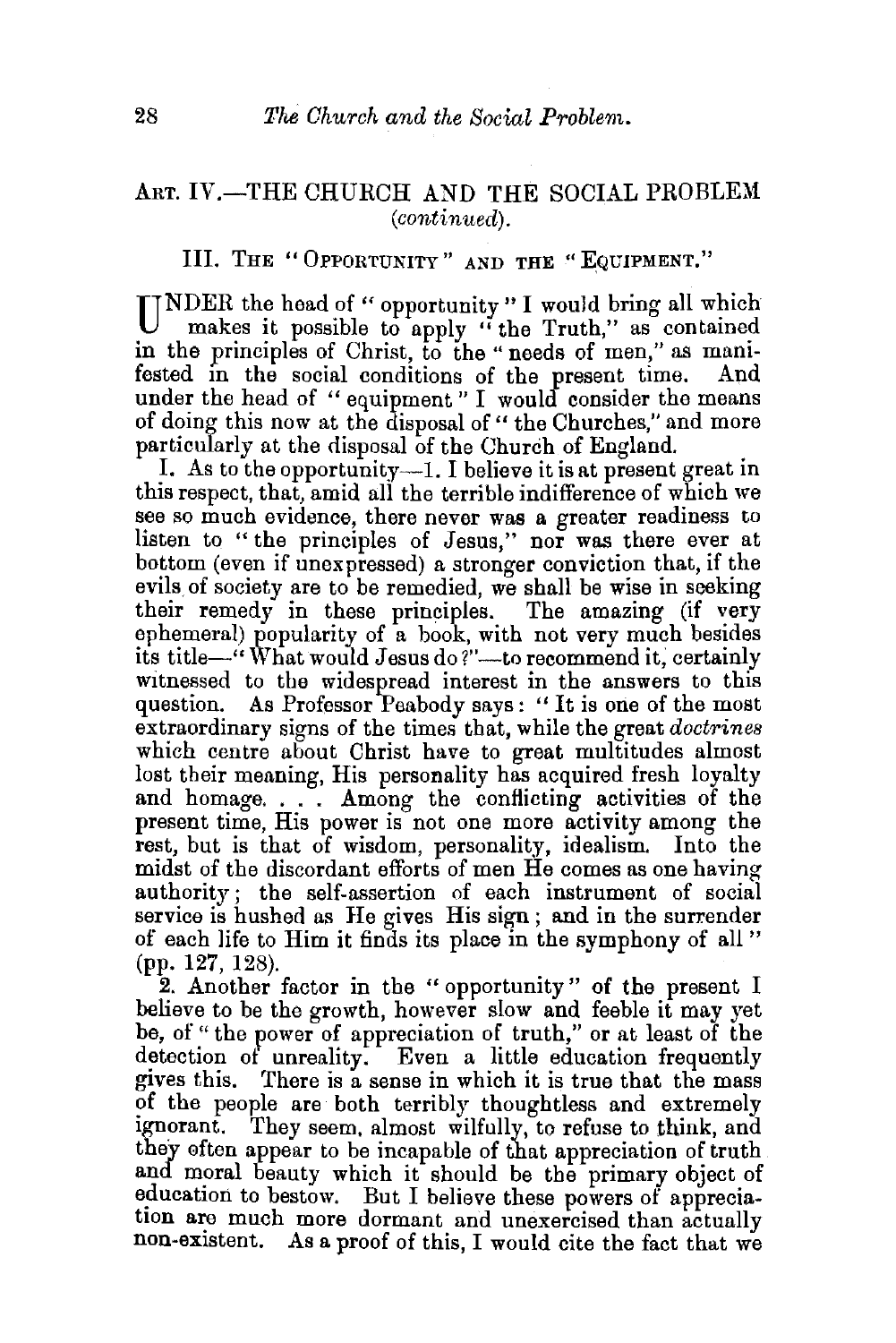frequently see this power exercised in a way which is not pleasant for " the Churches "-I mean in the way of criticism. The criticism may be ignorant and unjust, it may be superficial and untrue, but the very fact of criticism witnesses to the existence of interest. It witnesses to some mental activity, and it suggests to us the possibility of increasing this interest, and of guiding its exercise into wiser and more profitable directions.

3. Another element in the present which should not be disregarded is "the sense of responsibility for the poor," which probably has never been felt as it is felt now. This sense of responsibility may often be little more than a vague "feeling," whose exact nature it may be difficult to define. As to how to act upon this feeling there may be little, if any, intelligent knowledge. But its existence adds to the opportunity, and it is certainly a force to be employed by being guided to a wise discharge. As Professor Peabody says: "Never .was the sense of responsibility for the poor so profoundly felt by the Christian Church as at the present time. No body of Christians, however humble, can maintain its self-respect without an elaborate organization of compassion and relief" (p. 232).

4. As one more factor of the opportunity, I am inclined to add the growing sense of stewardship. This, of course, is far from being either so deep or so general as it should be; still, I believe it is more conscious and more widespread than it was. It forms a more common topic for sermons, and for speeches at all kinds of philanthropic meetings. And though thousands of rich and leisured people still seem to be utterly regardless of any other thought about their time and money except that these may be used solely for their own self-gratification, yet the number of those is growing who have at least "an uneasy feeling" that, where they do possess time and money, a portion at least of one or both of these should be devoted to some object external to themselves. As a proof of this, the immense increase in the number and variety of charitable and philanthropic agencies seems to imply a corresponding increase in the number of those who are trying " to do something or other for those who need."

Taking into consideration all these various signs of the times or factors of the age-and with more space I could have increased their number-I am led to the conclusion that at present the "opportunity " (I use the word in its widest sense) does seem propitious for a "forward movement" in an attack upon "the social problem."

II. I turn now to the "equipment " of "the Churches" as they stand face to face with the problem, and as they are attempting its solution. This equipment may be regarded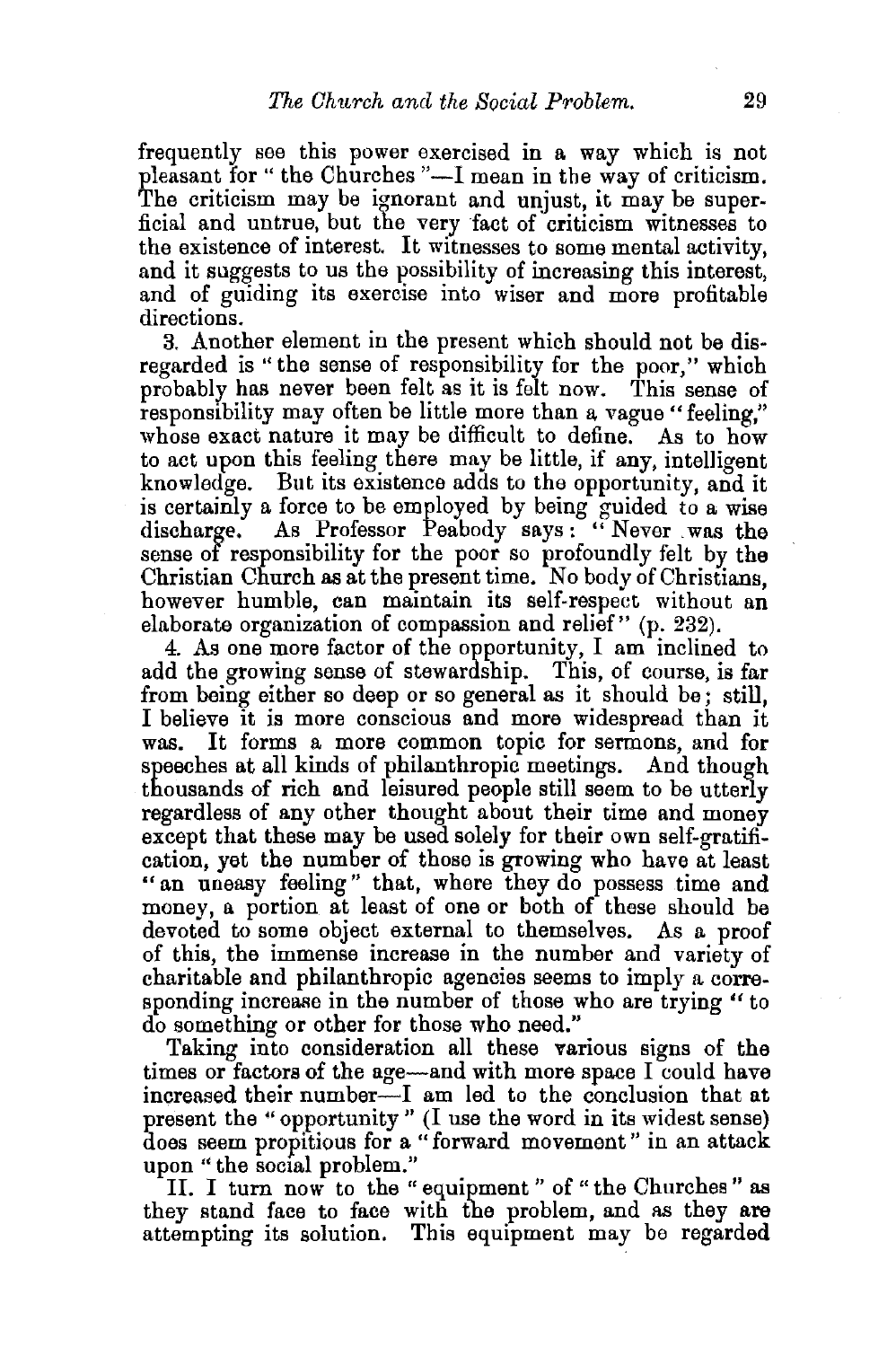under two heads: (1) That of "organization" or machinery; (2) that of workers.

1. At first sight the Church of England seems here-in her "parochial system "-to have an enormous advantage over all other Christian bodies. Has it not been said in praise of the definiteness and comprehensiveness of this system that there is not a man, woman, or child anywhere in England but who dwells within some definite parochial boundary, for the oversight of which some definite man with cure of souls is responsible? Surely, where the best or most possible is made of it, it would not be easy to exaggerate the value of the parochial system.

Here I would take the opportunity of most strongly recommending, to everyone who is in any way interested in the social problem, "Chalmers on Charity "-an admirable compendium, drawn from many volumes, of Chalmers' work and teaching on that subject. The book· has been compiled and arranged by  $Mr. G. F.$  Masterman, who is himself an authority upon the subject, and whose own teaching, generally as a commentary upon Chalmers, is a valuable part of the book, It would be difficult to praise this book too highly ; and if I were asked to name any *one* book in which could be found the safest and soundest advice as how best to deal with the problems of poverty—no small part of the social problems.<br>I should without hesitation name this book of Chalmers. problems of poverty-no small part of the social problem-

I mention it here because Chalmers had the strongest possible belief in" the parochial system." Upon its lines all his work was done. He felt that it gave to himself and his workers a definite position and a definite sphere of responsibility; and I suppose there is not on record a more thoroughly successful experiment than that which Chafmers inaugurated and carried out in his large, poor Glasgow parish, with its ten thousand people, in the lowest and worst part of the city. I have not space here to describe either Chalmers' methods or results, but everyone who wishes-whether on parochial lines or otherwise-to be a true helper of the poor should make a careful study of these methods. They are, I believe, not only right ones—they are the only right ones; and just because he employed them his success was assured.

Mr. Masterman's comment at the end of the description of Chalmers' plan is as follows : " The parochial clergy have an immense advantage over the beet agencies which have been formed to guide the administration of relief. They are strong where the societies are weak. They have a territorial system divided into small areas, and occupied by a band of visitors with a moral mission to the poor. They can exert the highest<br>kind of influence. These are the very conditions which These are the very conditions which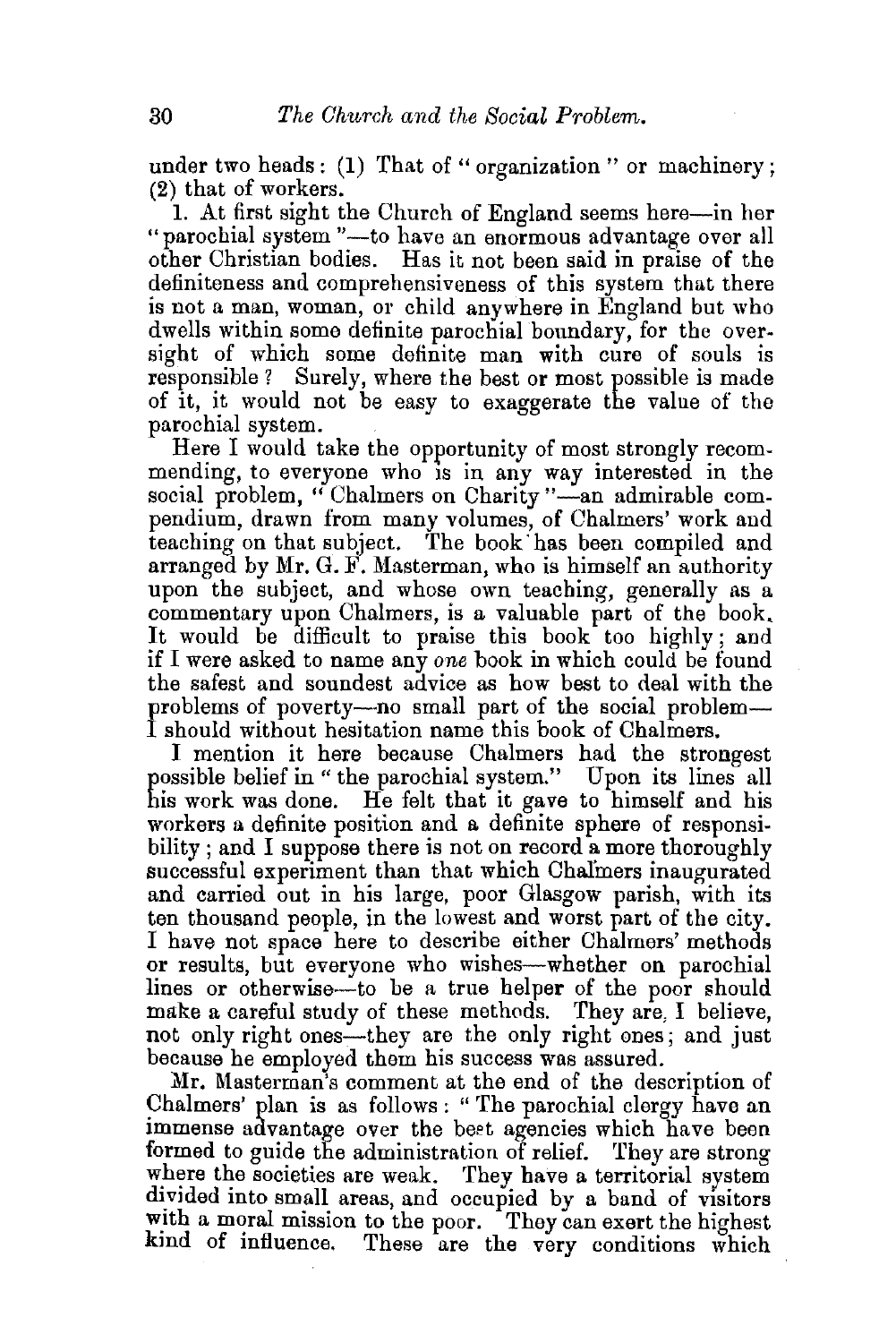Chalmers established in his model parish. But here the resemblance ceases. Our clergy do not use their instruments for his purpose. The position has been thrown away. The natural relationship between the people and their friends has been destroyed by almsgiving, and that too often of the very worst kind-inadequate almsgiving at the hands of visitors uncontrolled by discipline or knowledge."

This condemnation is certainly too sweeping, though in the great majority of cases it is probably only too true. Did not, at least, one Metropolitan Relief Committee last winter seek to prove its wise expenditure of the funds committed to it by stating that " those clergymen whose wisdom and knowledge in regard to this work were not assured" had been carefully excluded from its operations ?

The parochial system, if well and wisely worked-that is, by men inspired by the wisdom and equipped with the knowledge of Chalmers-is excellent. But this is a very large proviso. And is it not well known to social workers, as to others, that frequently the best instruments are the most dangerous in the hands of those who do not know how to use them ? The parochial clergy have, as Mr. Masterman shows, definite areas in which, as far as our Church organization is concerned, their authority may be said to be supreme. Thus, for the efficiency or inefficiency of any voluntary organization connected with the Church or ecclesiastical parish they must finally be held responsible. Let me say that I do not here refer merely to the organization of charity, to which Mr.<br>Masterman refers, but to all *voluntary* organizations for the moral and spiritual, as well as the material, benefit of the people. .

In this lies the weakness of the parochial system-in the frequent *unfitness of the men* who occupy positions from which, simply for inefficiency, they cannot be removed; and, from being in possession, they also prevent others from doing good work in the areas over which they may be said to have control.

2. We must also remember that the inefficiency of the head aftects all the workers. One of the very strongest parts of Chalmers' work lay in his judicious choice and in his careful training of his workers, to whom he imparted his principles, and who worked in strict obedience to these. All this I must not stay to describe, but must again be content with a reference to the chapter in Mr. Masterman's book entitled "The Parochial System of St. John's."

No doubt one of the difficulties which clergymen to-dayespecially those working in large and poor parishes—have to encounter is the finding of suitable workers. Most of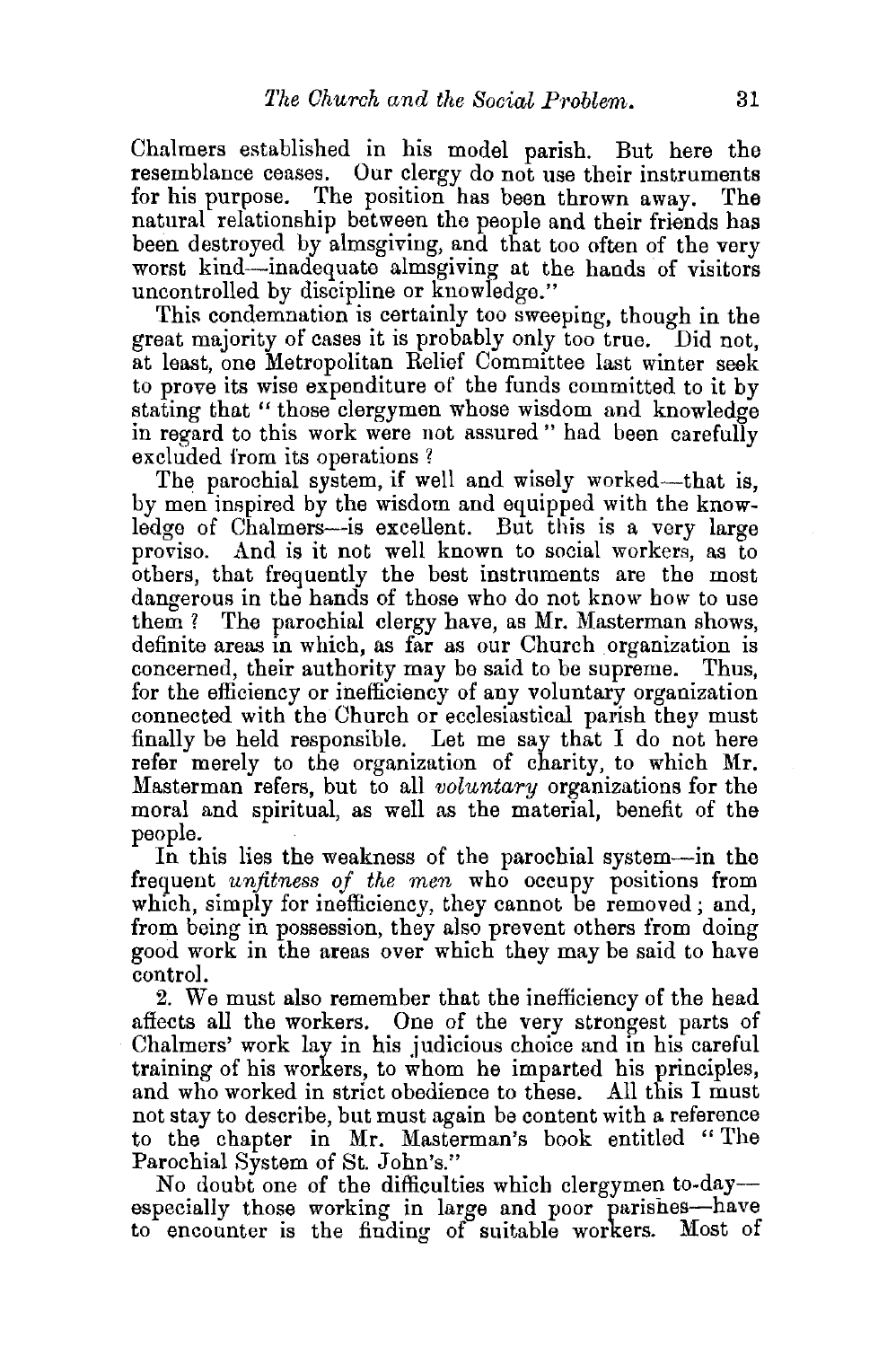Chalmers' twenty-five deacons came from *outside* his parish; but, remembering the attraction which, as Professor Peabody shows, philanthropic work has now for so many, it ought not to be difficult, if they are sought over a sufficiently wide area, to obtain suitable workers. Here is one point in which, surely, the parochial limit may be overstepped, and so leisured persons living in rich parishes may find work among their poorer brethren.

Thus, as far as the "opportunity " and " equipment" are concerned, the present time does seem favourable for the Church to make progress towards the solution of the great pressing social problem. The atmosphere is full of evident interest, and not only of interest, but of an uneasy conscience -indeed, of an ardent desire to do something which may be beneficial. These feelings, surely, can be utilized. Then, as far as equipment is concerned, the Church has her parochial system, her buildings, and her workers. She has her churches and schools and mission-halls. She has her clergy and her great host of lay-workers, her zealous laymen (would they were more numerous !), her sisters and her deaconesses, her district visitors, her day and Sunday school teachers.

Wherefore, then, her alleged paralysis and her apparent failure to exercise a real and manifest influence for good upon the great masses of the people ? To attempt to answer these questions shall be the last portion of my subject.

## IV. THE NEED To-DAY.

Of this, again, I believe we shall best think under the same two heads of  $(1)$  organization and  $(2)$  equipment  $(i.e.,$  properly equipped workers).

If the parochial system, as alleged, is generally a failure, it is so, not because of any inherent weakness in Itself, but on account of the men who are working it. We must remember that the number of "large and poor " parishes is now very great; they are found in the towns, and in the country, and even in the suburbs. But who will venture to assert-even if we could insure that the most suitable man for the particular parish was always placed over it—that among the clergy there is an equal number of men who may be described as " well equipped " for the work which the head of each of these separate "spheres of influence" should be capable of doing? Let me speak of only a portion of that equipment.

1. It implies the fullest knowledge available of what may be termed in the widest sense "social science" *-i.e.,* the principles and laws which govern the welfare of society, these laws being in themselves as fixed and irrefragable as the laws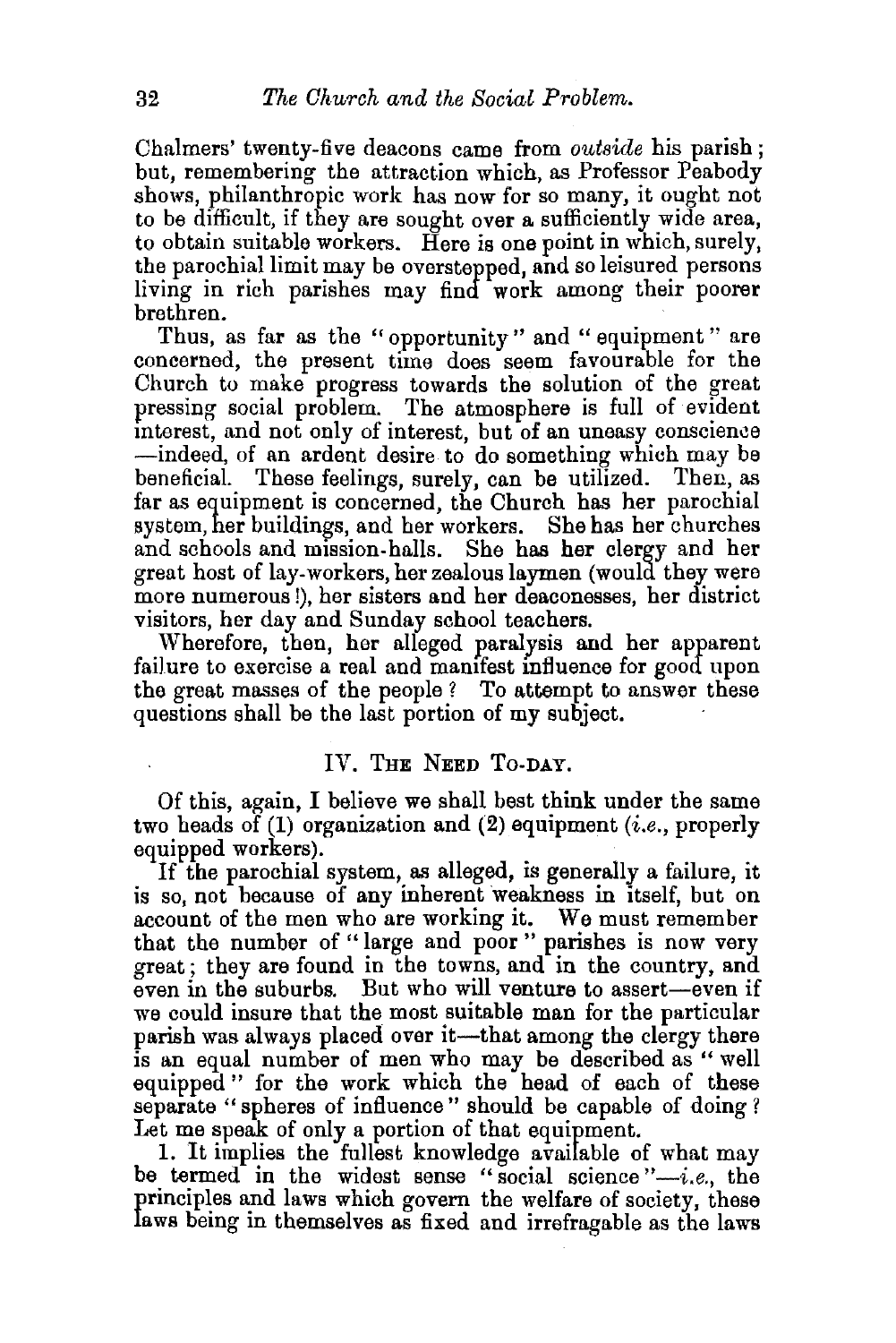of chemistry or building-construction. To obtain this knowledge will need much hard study of all kinds of the best literature dealing with the various aspects of the social question; and, in the light of this knowledge, it will demand study of these various problems very *patiently* and at first hand. The discrepancies between the opinion of an expert and the rough-and-ready method of dealing with some fragment of the social problem as generally pursued by amateurs  $(e.g., in regard)$ to almsgiving) may well lead us to think seriously.

2. The equipment of the parochial clergyman should imply the qualification of being able to " address,'' and so to appeal to, the "masses." With these "manner" is a great matter. They will not listen to " a poor talker." I do not say they demand oratory, but they do demand clear, thoughtful, earnest, and "ready" speech. They want a man who can state his case clearly, and whose method of stating it appeals to them. And not only do the clergy need this power, but they need to cultivate it in their workers. Yet how many lay-speakers in an average parish are capable of "holding" an audience of working men? Here I believe the Nonconformists, and especially the Wesleyans, with their lay-preachers trained by years of practice, are far stronger than the Church. As a proof of the Church's weakness here, I would again ask anyone to look through the various returns of the recent religious census in London, and especially to those columns headed" Church of England Mission Services." No one can examine these without noticing how very few *men* appear to attend these services, either in the morning or the evening. Here we have, at least, one key to the weakness of the Church when brought face to face with the masses of the people-a weakness which is in some measure due to the great weakness of the parochial system-I mean in its tempting us to have, if not actually too many efforts, certainly too many *weak* ones. This thought leads us back to the question of organization.

Churchmen may at times learn something from Nonconformists, and undoubtedly the modern Wesleyan method of strong "Central Missions" in our great towns has much to recommend it. I cannot speak from personal experience of their London missions; but I can do this of their Manchester Mission, whose success, judged by more than one standard and from more than one point of view, may be regarded as phenomenal. I only wish I had space to tell of what I know of the work whose centre is the Central Hall, in Oldham Street. But anyone who wishes to learn about it may for one shilling obtain a history and report of the mission, entitled " After Fifteen Years." This volume-for it consists of more

3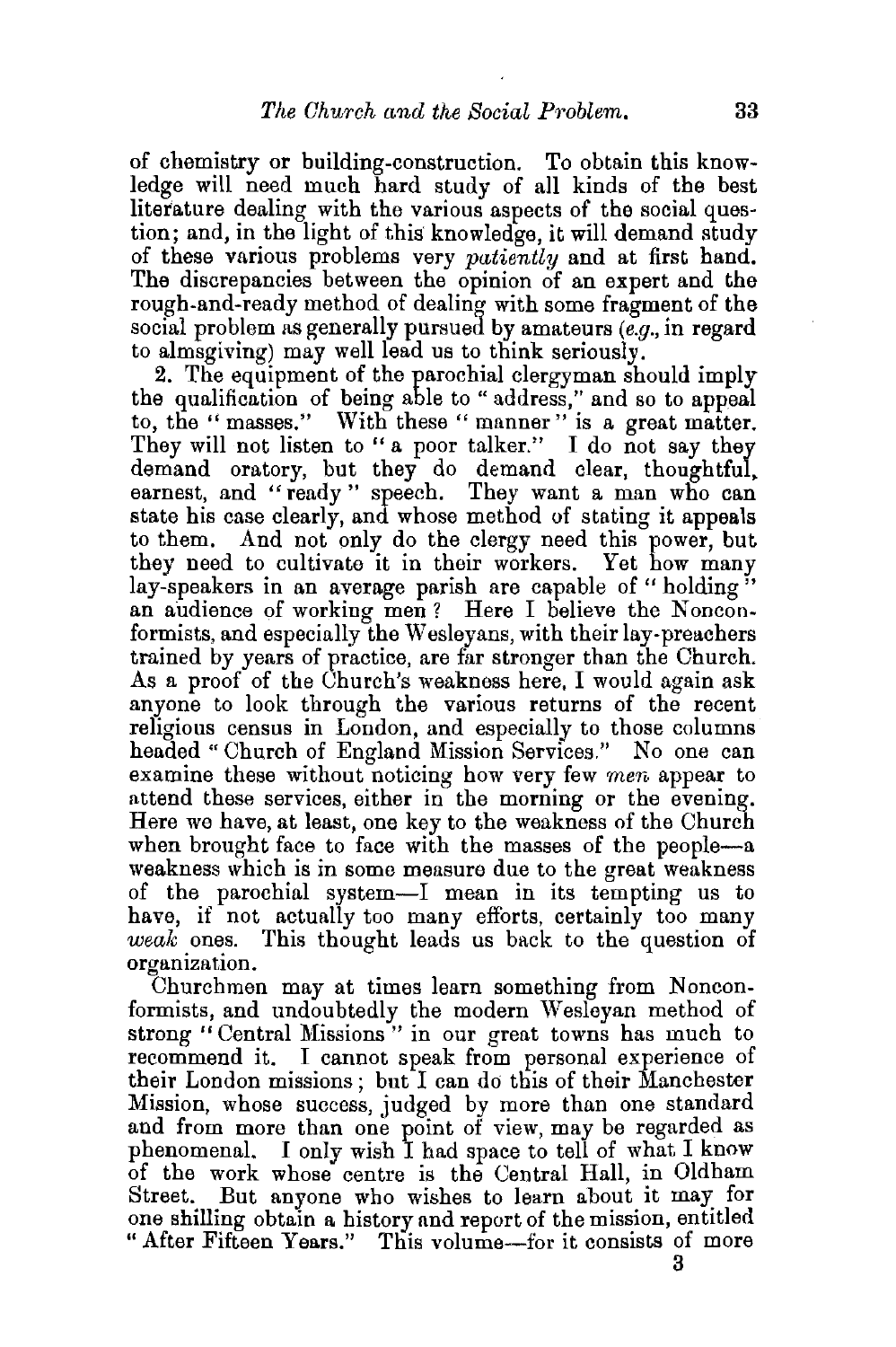than 200 closely-printed pages-will, I think, convince any dispassionate reader of what an enthusiastic, yet wise and intelligent, aggressive effort may do among the masses of the people. A few figures may be given. The official paid staff -consisting of superintendent, ministers, lay-preachers, sisters, and nurses-now numbers 36. The *voluntary* workers are more than 1,500. Besides the Central Hall, the mission owns, or rents and works, thirteen other buildings, including a great Men's Home, shelters for women and girls, and a House of Rest. In the Central Hall alone each week upwards of 70 services, meetings, and classes of various kinds, are held. In the various Sunday-schools there are more than 3,500 scholars and more than 300 teachers. On a Sunday evening the Central Hall, which holds 2,000, is packed; the Free Trade Hall, almost the largest building in Manchester, is equally crowded, and a relief service has now to be held in the Grand Theatre. It is computed that by the paid and voluntary workers more than 6,000 visits are paid each week to the homes of the people, while in one way or another week by week some 30,000 people are under the influences of the mission. On the social side the work, as far as one can judge, is equally successfuL Take, for instance, the men's shelter and labour yard. In these two it is shown in the last report that in one year 5,802 helpless men were dealt with. The expenditure was  $\pounds2,160$ , but the income-received from the letting of cubicles, the sale of food, and the work of the men  $-$ amounted to £2,283, showing a profit of £123: 3,198 cubicles were let weekly at 3s. a week, and 12,870 were let nightly. The report of the women's shelter is very similar, and showed a profit on the year of more than £95.<br>Where lies the secret of success? I believe, very largely in

this : that a thoroughly efficient man stands at the head of the mission-a man who is a genius in the work-and that his next lieutenants are almost equally capable. One "weak" chapel after another in the city, with perhaps a feeble orgamzation and a dwindling congregation, has been, not absorbed by the mission, but put into connection with it, and always to be revived into strong, effective, and aggressive vitality.

I now ask, "Is something of the same kind impossible in the Church *1"* And I answer, "Yes, quite impossible, *so long as*  the parochial system is narrowly and selfishly and rigidly worked." I would not *destrou* the parochial system in our I would not *destroy* the parochial system in our great towns, but I would not regard it as supreme. It requires to be worked *under* a higher and larger system. Here the diocesan system is ready to our hand. If the parochial system 1s to be successful, from the highest religious point of view, in